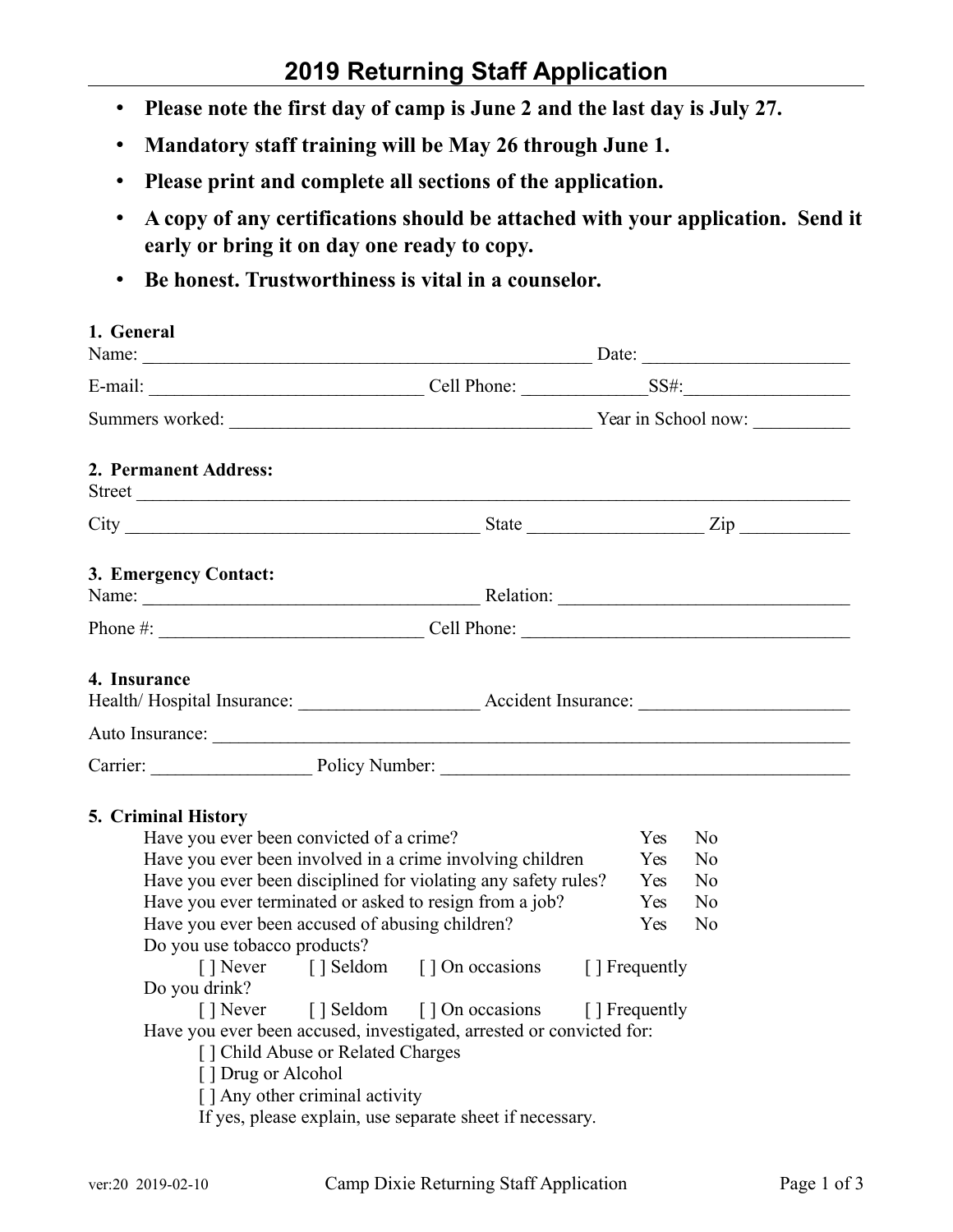### **6. Last Summer / Self Assesment**

Please use a separate piece of paper to answer all of these questions. Please type or print legibly.

- 1. What was your most significant accomplishment last summer?
- 2. How would you rate your overall performance last year? Please be specific.
- 3. What is one thing you learned that will make you a better staff team member this year?
- 4. How are you a positive role- model for the campers at Camp Dixie? Please be specific.
- 5. How are you going to make this summer memorable and incredible for campers?
- 6. What was your biggest **overall** challenge at Camp last summer?
- 7. Describe your most challenging **situation** and how you handled it.
- 8. Best camp moment from last year?
- 9. Why do you want to return to Camp Dixie?

#### **7. This Summer**

What activities are you interested teaching this summer (please list in order of preference):

 $1.$ 2. \_\_\_\_\_\_\_\_\_\_\_\_\_\_\_\_\_\_\_\_\_\_\_\_\_\_\_\_\_\_  $3.$ 

Please rate (1 to 3) the age groups you are most interested in working with.

Division 1 Campers in grades  $2 - 4$  (ages 7-9)

- Division 2 Campers in grades  $5 7$  (ages 10-12)
- Division 3 Campers in grades  $8 10$  (ages 13-15)

### **8. Post Employment/Volunteer Experience:**

Since you left Camp Dixie, what have you been doing with yourself (attended school, travel, employment,etc.)? Be sure to indicate dates and give complete addresses and phone numbers for any places of employment.(Use additional paper if necessary.)

Dates Activity/Position Employment Contact Information